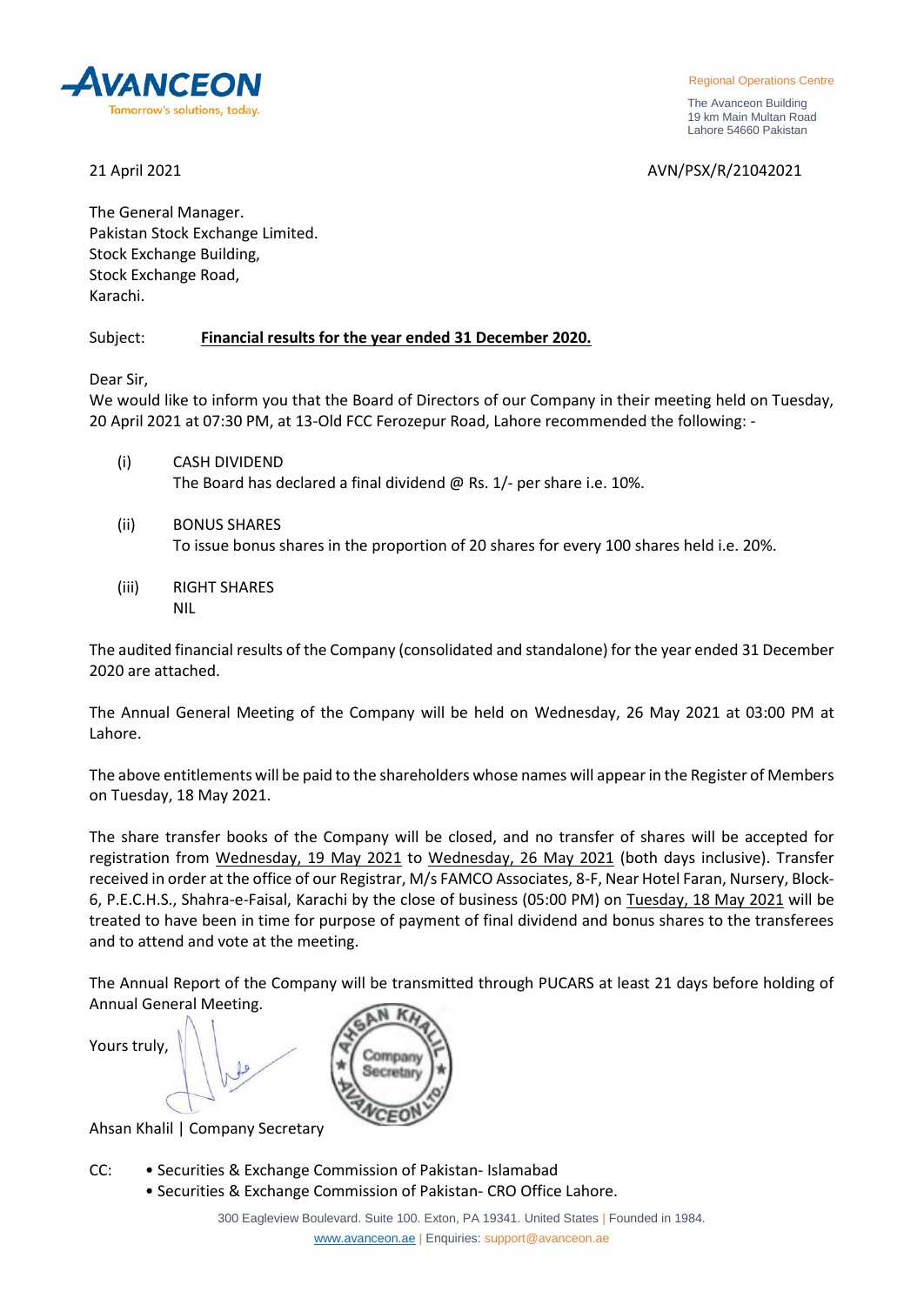## **AVANCEON LIMITED CONSOLIDATED STATEMENT OF PROFIT OR LOSS FOR THE YEAR ENDED DECEMBER 31, 2020**

|                                                                                           | 2020                             | 2019                              |  |
|-------------------------------------------------------------------------------------------|----------------------------------|-----------------------------------|--|
|                                                                                           |                                  | (Rupees in '000)                  |  |
| Revenue from contracts with customers                                                     | 6,444,692                        | 4,896,158                         |  |
| Cost of revenue                                                                           | (4,603,147)                      | (3,412,208)                       |  |
| Gross Profit / (Loss)                                                                     | 1,841,545                        | 1,483,950                         |  |
| Administrative and selling expenses<br>Other operating expenses<br>Other operating income | (684, 524)<br>(4,300)<br>162,990 | (705, 256)<br>(4, 463)<br>313,051 |  |
|                                                                                           | (525, 834)                       | (396, 668)                        |  |
| <b>Profit from operations</b>                                                             | 1,315,711                        | 1,087,282                         |  |
| Finance costs                                                                             | (132, 337)                       | (124, 342)                        |  |
| <b>Profit before tax</b>                                                                  | 1,183,374                        | 962,940                           |  |
| Taxation                                                                                  | (138, 395)                       | (50, 764)                         |  |
| Profit for the year                                                                       | 1,044,979                        | 912,176                           |  |
| Combined earnings per share                                                               |                                  |                                   |  |
| <b>Basic</b>                                                                              | 4.93                             | 4.74                              |  |
| <b>Diluted</b>                                                                            | 4.82                             | 4.64                              |  |
|                                                                                           |                                  |                                   |  |

,  $\mathbf{z}$ 

**Chief Executive Chief Financial Officer <b>Director**